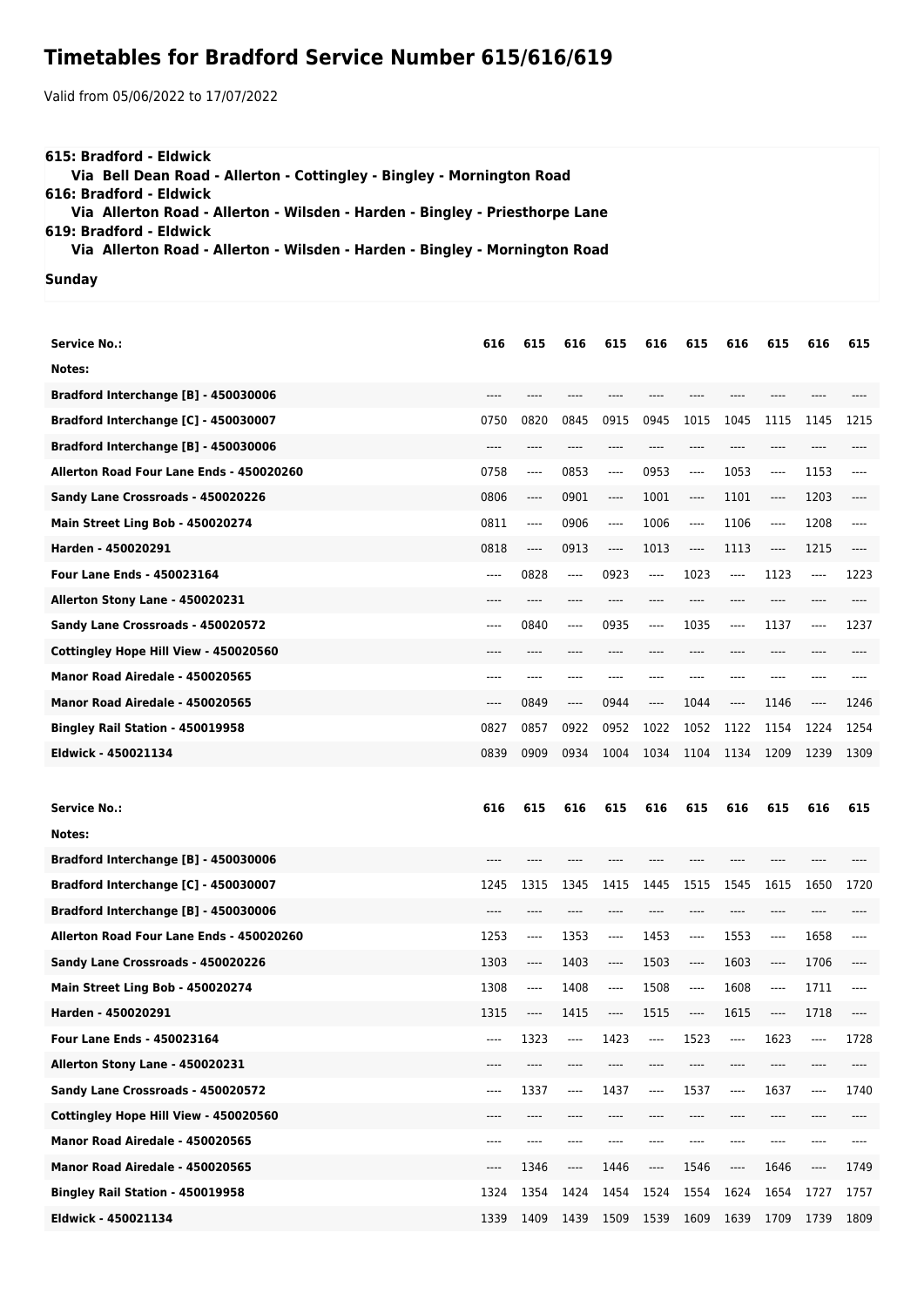| 616   | 615       | 616   | 615      | 616      | 615      | 616  | 615                                  | 616  | 615  |
|-------|-----------|-------|----------|----------|----------|------|--------------------------------------|------|------|
|       |           |       |          |          |          |      |                                      |      |      |
| ----  |           |       |          |          |          |      |                                      |      |      |
| 1750  | 1820      | 1850  | 1920     | 1950     | 2023     | 2050 | 2123                                 | 2150 | 2223 |
| ----  |           |       |          |          |          |      |                                      |      |      |
| 1758  | $---$     | 1858  | ----     | 1958     | $-----$  | 2058 | $---$                                | 2158 | ---- |
| 1806  | ----      | 1906  | ----     | 2006     | $\cdots$ | 2106 | $\hspace{1.5cm} \textbf{---}$        | 2206 | ---- |
| 1811  | ----      | 1911  | $---$    | 2011     | $-----$  | 2111 | $\qquad \qquad \cdots \qquad \qquad$ | 2211 | ---- |
| 1818  | $---$     | 1918  | $\cdots$ | 2018     | $-----$  | 2118 | $\hspace{1.5cm} \textbf{---}$        | 2218 |      |
| $---$ | 1828      | $---$ | 1928     | $\cdots$ | 2031     | ---- | 2131                                 | ---- | 2231 |
| ----  |           |       |          |          |          |      |                                      |      |      |
| $---$ | 1840      | ----  | 1940     | $---$    | 2043     | ---- | 2143                                 | ---- | 2243 |
| $---$ | $- - - -$ |       |          |          | ----     | ---- | $---$                                |      |      |
| ---   |           |       |          |          |          |      |                                      |      |      |
| $---$ | 1849      | ----  | 1949     | $---$    | 2052     | ---- | 2152                                 | ---- | 2252 |
| 1827  | 1857      | 1927  | 1957     | 2027     | 2100     | 2127 | 2200                                 | 2227 | 2300 |
| 1839  | 1909      | 1939  | 2009     | 2039     | 2112     | 2139 | 2212                                 | 2239 | 2312 |
|       |           |       |          |          |          |      |                                      |      |      |

| Notes:<br>Bradford Interchange [B] - 450030006<br>$---$<br>Bradford Interchange [C] - 450030007<br>2250<br>Bradford Interchange [B] - 450030006<br>$---$<br>Allerton Road Four Lane Ends - 450020260<br>2258<br>Sandy Lane Crossroads - 450020226<br>2306<br>Main Street Ling Bob - 450020274<br>2311<br>Harden - 450020291<br>2318<br><b>Four Lane Ends - 450023164</b><br>$---$<br>Allerton Stony Lane - 450020231<br>$---$<br>Sandy Lane Crossroads - 450020572<br>$- - - -$<br>Cottingley Hope Hill View - 450020560<br>$- - - -$<br>Manor Road Airedale - 450020565<br>----<br>Manor Road Airedale - 450020565<br>----<br>2327<br>Bingley Rail Station - 450019958<br>Eldwick - 450021134<br>2339 | <b>Service No.:</b> | 616 |
|--------------------------------------------------------------------------------------------------------------------------------------------------------------------------------------------------------------------------------------------------------------------------------------------------------------------------------------------------------------------------------------------------------------------------------------------------------------------------------------------------------------------------------------------------------------------------------------------------------------------------------------------------------------------------------------------------------|---------------------|-----|
|                                                                                                                                                                                                                                                                                                                                                                                                                                                                                                                                                                                                                                                                                                        |                     |     |
|                                                                                                                                                                                                                                                                                                                                                                                                                                                                                                                                                                                                                                                                                                        |                     |     |
|                                                                                                                                                                                                                                                                                                                                                                                                                                                                                                                                                                                                                                                                                                        |                     |     |
|                                                                                                                                                                                                                                                                                                                                                                                                                                                                                                                                                                                                                                                                                                        |                     |     |
|                                                                                                                                                                                                                                                                                                                                                                                                                                                                                                                                                                                                                                                                                                        |                     |     |
|                                                                                                                                                                                                                                                                                                                                                                                                                                                                                                                                                                                                                                                                                                        |                     |     |
|                                                                                                                                                                                                                                                                                                                                                                                                                                                                                                                                                                                                                                                                                                        |                     |     |
|                                                                                                                                                                                                                                                                                                                                                                                                                                                                                                                                                                                                                                                                                                        |                     |     |
|                                                                                                                                                                                                                                                                                                                                                                                                                                                                                                                                                                                                                                                                                                        |                     |     |
|                                                                                                                                                                                                                                                                                                                                                                                                                                                                                                                                                                                                                                                                                                        |                     |     |
|                                                                                                                                                                                                                                                                                                                                                                                                                                                                                                                                                                                                                                                                                                        |                     |     |
|                                                                                                                                                                                                                                                                                                                                                                                                                                                                                                                                                                                                                                                                                                        |                     |     |
|                                                                                                                                                                                                                                                                                                                                                                                                                                                                                                                                                                                                                                                                                                        |                     |     |
|                                                                                                                                                                                                                                                                                                                                                                                                                                                                                                                                                                                                                                                                                                        |                     |     |
|                                                                                                                                                                                                                                                                                                                                                                                                                                                                                                                                                                                                                                                                                                        |                     |     |
|                                                                                                                                                                                                                                                                                                                                                                                                                                                                                                                                                                                                                                                                                                        |                     |     |

| 615: Eldwick - Bradford<br>Via Mornington Road - Bingley - Cottingley - Allerton - Bell Dean Road |  |
|---------------------------------------------------------------------------------------------------|--|
| 616: Eldwick - Bradford                                                                           |  |
| Via Priesthorpe Lane - Bingley - Harden - Wilsden - Allerton - Allerton Road                      |  |
| 619: Eldwick - Bradford                                                                           |  |
| Via Moornington Road - Bingley - Harden - Wilsden - Allerton - Allerton Road                      |  |
| Sunday                                                                                            |  |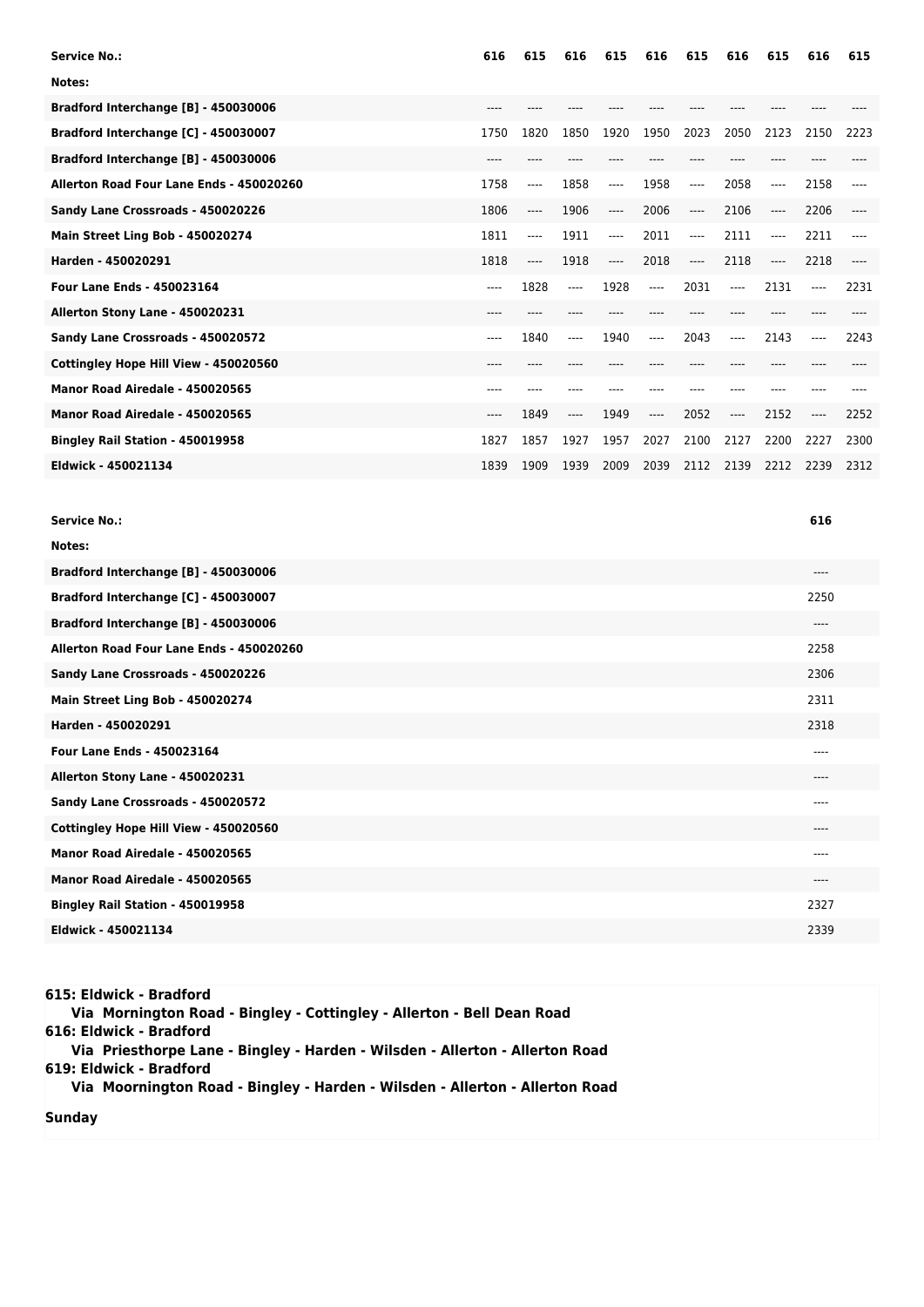| <b>Service No.:</b>                         | 616  | 615                                      | 616      | 615  | 616                      | 615      | 616  | 615                           | 616      | 615  |
|---------------------------------------------|------|------------------------------------------|----------|------|--------------------------|----------|------|-------------------------------|----------|------|
| Notes:                                      |      |                                          |          |      |                          |          |      |                               |          |      |
| Eldwick - 450021134                         | ---- | 0813                                     | 0843     | 0913 | 0938                     | 1008     | 1038 | 1108                          | 1138     | 1213 |
| Park Rd Wellington Street - 450021126       | 0747 | 0824                                     | 0854     | 0924 | 0949                     | 1019     | 1049 | 1119                          | 1149     | 1224 |
| <b>Bingley Rail Station - 450019958</b>     | ---- | ----                                     | $---$    | ---- | ----                     | $---$    | ---- | ----                          | ----     | ---- |
| Harden - 450020288                          | 0753 | ----                                     | 0900     | ---- | 0955                     | $\cdots$ | 1055 | ----                          | 1155     | ---- |
| Main Street Ling Park Approach - 450020273  | 0800 | ----                                     | 0907     | ---- | 1002                     | ----     | 1102 | ----                          | 1202     |      |
| Manor Road Airedale - 450020565             | ---- | 0833                                     | $\cdots$ | 0933 | $-----$                  | 1028     | ---- | 1128                          | $\cdots$ | 1233 |
| Sandy Lane Crossroads - 450020225           | 0803 | 0837                                     | 0910     | 0939 | 1006                     | 1034     | 1106 | 1134                          | 1206     | 1239 |
| Allerton Stony Lane - 450020231             | ---- | ----                                     |          |      |                          |          |      |                               |          |      |
| Thornton Road West Park Terrace - 450023165 | 0811 | 0848                                     | 0918     | 0949 | 1016                     | 1044     | 1116 | 1144                          | 1216     | 1249 |
| Bradford Interchange - 450030007            | 0824 | 0901                                     | 0931     | 1004 | 1031                     | 1059     | 1131 | 1159                          | 1231     | 1304 |
| <b>Service No.:</b>                         | 616  | 615                                      | 616      | 615  | 616                      | 615      | 616  | 615                           | 616      | 615  |
| Notes:                                      |      |                                          |          |      |                          |          |      |                               |          |      |
| Eldwick - 450021134                         | 1243 | 1313                                     | 1343     | 1413 | 1443                     | 1513     | 1543 | 1613                          | 1643     | 1713 |
| Park Rd Wellington Street - 450021126       | 1254 | 1324                                     | 1354     | 1424 | 1454                     | 1524     | 1554 | 1624                          | 1654     | 1724 |
| Bingley Rail Station - 450019958            |      |                                          |          |      |                          | ----     |      | ----                          |          |      |
| Harden - 450020288                          | 1300 | ----                                     | 1400     | ---- | 1500                     | $\cdots$ | 1600 | ----                          | 1700     | ---- |
| Main Street Ling Park Approach - 450020273  | 1307 | ----                                     | 1407     | ---- | 1507                     | ----     | 1607 | ----                          | 1707     |      |
| Manor Road Airedale - 450020565             | ---- | 1333                                     | ----     | 1433 | ----                     | 1533     | ---- | 1633                          | $\cdots$ | 1733 |
| Sandy Lane Crossroads - 450020225           | 1311 | 1339                                     | 1411     | 1439 | 1511                     | 1539     | 1610 | 1637                          | 1710     | 1737 |
| Allerton Stony Lane - 450020231             |      |                                          |          |      |                          |          |      |                               |          |      |
| Thornton Road West Park Terrace - 450023165 | 1321 | 1349                                     | 1421     | 1449 | 1521                     | 1549     | 1618 | 1648                          | 1718     | 1748 |
| Bradford Interchange - 450030007            | 1336 | 1404                                     | 1436     | 1504 | 1536                     | 1604     | 1631 | 1701                          | 1731     | 1801 |
| <b>Service No.:</b>                         | 616  | 615                                      | 616      | 615  | 616                      | 615      | 616  | 615                           | 616      | 615  |
| Notes:                                      |      |                                          |          |      |                          |          |      |                               |          |      |
| Eldwick - 450021134                         | 1743 | 1813                                     | 1843     | 1913 | 1943                     | 2013     | 2043 | 2116                          | 2143     | 2216 |
| Park Rd Wellington Street - 450021126       | 1754 | 1824                                     | 1854     | 1924 | 1954                     | 2024     | 2054 | 2127                          | 2154     | 2227 |
| Bingley Rail Station - 450019958            | ---- | ----                                     | ----     | ---- | ----                     | $-----$  | ---- | ----                          | ----     | ---- |
| Harden - 450020288                          | 1800 | ----                                     | 1900     | ---- | 2000                     | ----     | 2100 | ----                          | 2200     | ---- |
| Main Street Ling Park Approach - 450020273  | 1807 | $\hspace{0.05cm} \ldots \hspace{0.05cm}$ | 1907     | ---- | 2007                     | ----     | 2107 | $\hspace{1.5cm} \textbf{---}$ | 2207     | ---- |
| Manor Road Airedale - 450020565             | ---- | 1833                                     | ----     | 1933 | $\overline{\phantom{a}}$ | 2033     | ---- | 2136                          | ----     | 2236 |
| Sandy Lane Crossroads - 450020225           | 1810 | 1837                                     | 1910     | 1937 | 2010                     | 2037     | 2110 | 2140                          | 2210     | 2240 |
| Allerton Stony Lane - 450020231             | ---- | ----                                     |          |      |                          | ----     | ---- |                               |          |      |
| Thornton Road West Park Terrace - 450023165 | 1818 | 1848                                     | 1918     | 1948 | 2018                     | 2048     | 2118 | 2151                          | 2218     | 2251 |
| Bradford Interchange - 450030007            | 1831 | 1901                                     | 1931     | 2001 | 2031                     | 2101     | 2131 | 2204                          | 2231     | 2304 |